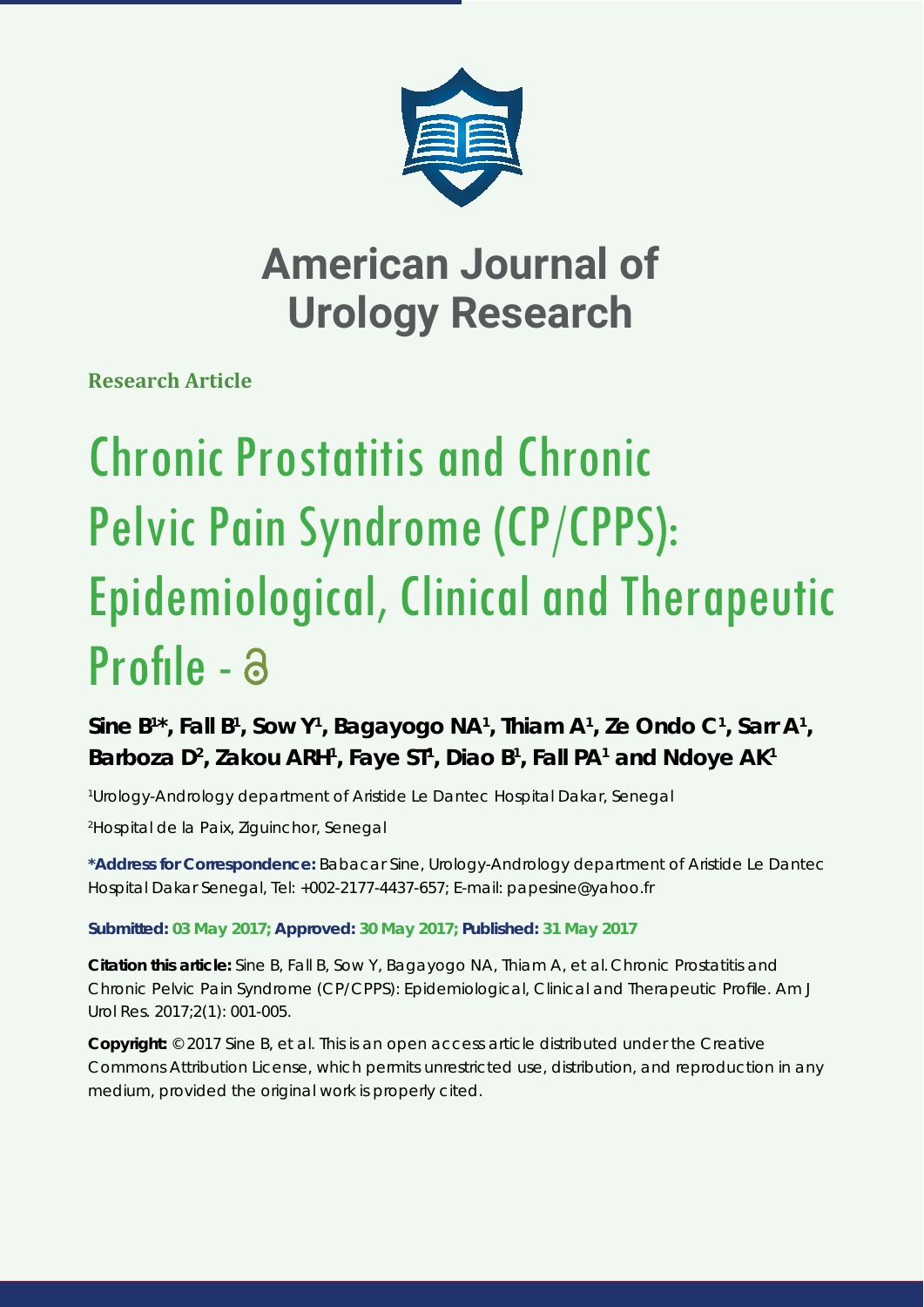### Suifes ture

#### **ABSTRACT**

**Aim:** To report the epidemiological, clinical and therapeutic aspects of chronic category III prostatitis.

Patients and Methods: This was a retrospective study from January 1, 2011 to December 31, 2015, collating all patient files that were followed for chronic prostatitis / chronic pelvic pain syndrome (CP / CPPS). We focused on the following parameters: Patients' status, history of acute urethritis, psychological disposition, duration of symptoms, prostatorrhea, NIH score (pain, urinary signs, quality of life), other symptoms and associated disorders (Erectile dysfunction, ejaculation disorder, hemospermia, infertility of the couple), the given treatments and their results.

**Results:** The average age was 42.4 ± 14 years. Chronic prostatitis concerned all age groups of adult men. We found that the married were most affected by chronic prostatitis (54%). Anxiety was noted in 22 patients. Symptom duration ranged from 3 months to 10 years. Urinary problems were the most frequent reasons for consultation; (86%). The pain was reported in more than two-thirds of patients (68%). Other reasons for consultation were prostatorrhea, erectile dysfunction, ejaculation disorders and primary infertility. Suspicious prostatic induration was in 8 patients. The Cyto-Bacteriological Examination of the Urine (CBEU) was negative in all the patients as well as the spermocultures that were realized. Ultrasound of the urinary tract showed prostatic hypertrophy in 12 patients, prostate calcifications in 9 patients and a significant post-voiding residue (100cc) in 13 patients. The antibiotic, anti-inflammatory and alphablocking combination was the most common treatment used with our patients (86%). Thirteen (13) patients underwent surgical treatment after no improvement in urinary symptoms after medical treatment. Cure was achieved only in one-third of the patients. However, an improvement in symptoms was observed in half of the patients.

Conclusion: CP/CPPS is an uncommon condition in our practice, difficult to manage, sometimes requiring multidisciplinary care.

**Keywords:** Chronic prostatitis; Clinical; Treatment

#### **INTRODUCTION**

Chronic prostatitis is an inflammation of the prostate gland usually of infectious origin (bacterial or non-bacterial). More than 90% of patients with chronic prostatic disease belong to category III. It is defined as a genitourinary pelvic pain without bacteria evolving for at least three months sometimes associated with voiding and sexual disorders, inflammatory (category IIIA) or not (category IIIB) [1]. Although chronic prostatitis is a better known pathology thanks to the work of the US-NIH (United States-National Institute of Health) [2]. Its Diagnosis and treatment remain difficult, and often the hope of a complete and final recovery requires a sustained courage and patience from both the doctor and the patient. The objective of the study was to report the epidemiological, clinical and therapeutic aspects of chronic category III prostatitis.

#### **PATIENTS AND METHODS**

The study focused on the records of 119 patients who were monitored for prostatitis from January 1, 2011 to December 31, 2015. Fifty (50) patients who had clinical signs related to Class III prostatitis (non-bacterial chronic prostatitis) were included in our study. It is defined as a genitourinary pelvic pain without bacteria evolving for at least three months sometimes associated with voiding and sexual disorders, inflammatory or not. There may be the presence or absence of leukocytes in prostatic secretions, of urine collected after prostatic massage or that of sperm. Patients whose bacteriological analysis (Cyto-Bacteriological Examination of the Urines, Spermoculture and prostatic massage) has isolated germes, those who had no lesions of chronic prostatitis on biopsy and those who had unusable records were excluded from the study.

We conducted a retrospective study and were interested in the following parameters: age of patients, marital status, psychological disposition (anxiety, depression, stress), Duration of symptoms; Prostatorrhea (The flow of prostatic secretion at the end of urination), NIH (National Institute of Health) score (pain, urinary signs, quality of life), other symptoms and associated disorders (erectile dysfunction,

**SCIRES Literature - Volume 2 Issue 1 - www.scireslit.com Page - 002**

ejaculation disorder, haemospermia, couple infertility); The information of the rectal examination, the paraclinical examinations (Cyto-Bacteriological examination of Urines, spermoculture, PSA -Prostate Specific Antigen-level, ultrasound of the urinary tract) and the given treatments. The treatment included hygiene-dietetic measures (proscription of spicy foods), psychological support, non steroidal anti-inflammatory drugs, antibiotics with good prostatic diffusion (fluoroquinolones, macrolides), and uro-blockers-selective (Doxazosin, Alfusosine) for all patients who urinary symptoms. The prescription of Benzodiazepines was done in anxiety patients. A removal of the cervico-prostatic pathway by conventional surgery was performed in patients with bladder control. The criteria for evaluating the results were improvement of the symptoms (pain, prostatorrhea, erectile dysfunction) evaluated verbally, voiding disorders (International Prostatic Symptom Score). Sustained patient satisfaction was considered a cure. Lack of improvement or aggravation of symptoms was considered a failure. The statistical analysis was done via Excel 2010 software.

#### **RESULTS**

Thus thirty-seven (37) patients presented clinical signs of chronic prostatitis. Thirteen (13) patients had lower urinary tract disorders associated with an increase in total PSA and chronic prostatitis was confirmed during prostate biopsy. The average age was  $42.4 \pm 14$ years. Chronic prostatitis concerned all age groups of adult men. The age group between 20 and 30 was the most represented (Figure 1). We found that married men were the most affected (54%). Four (4) patients reported antecedents of urethritis. Anxiety was noted in 22 patients. Symptom duration ranged from 3 months to 10 years. Urinary problems were the most frequent reasons for consultation, (86%). Pain was reported in more than two-thirds of patients (68%). It was perineal, hypogastric, penile. Thirteen percent (13%) of patients reported post-coital pain that ranged from 5 minutes to several hours. Other reasons for consultation are reported in the table 1. Suspicious prostatic induration was diagnosed in 8 patients who subsequently had prostatic biopsy.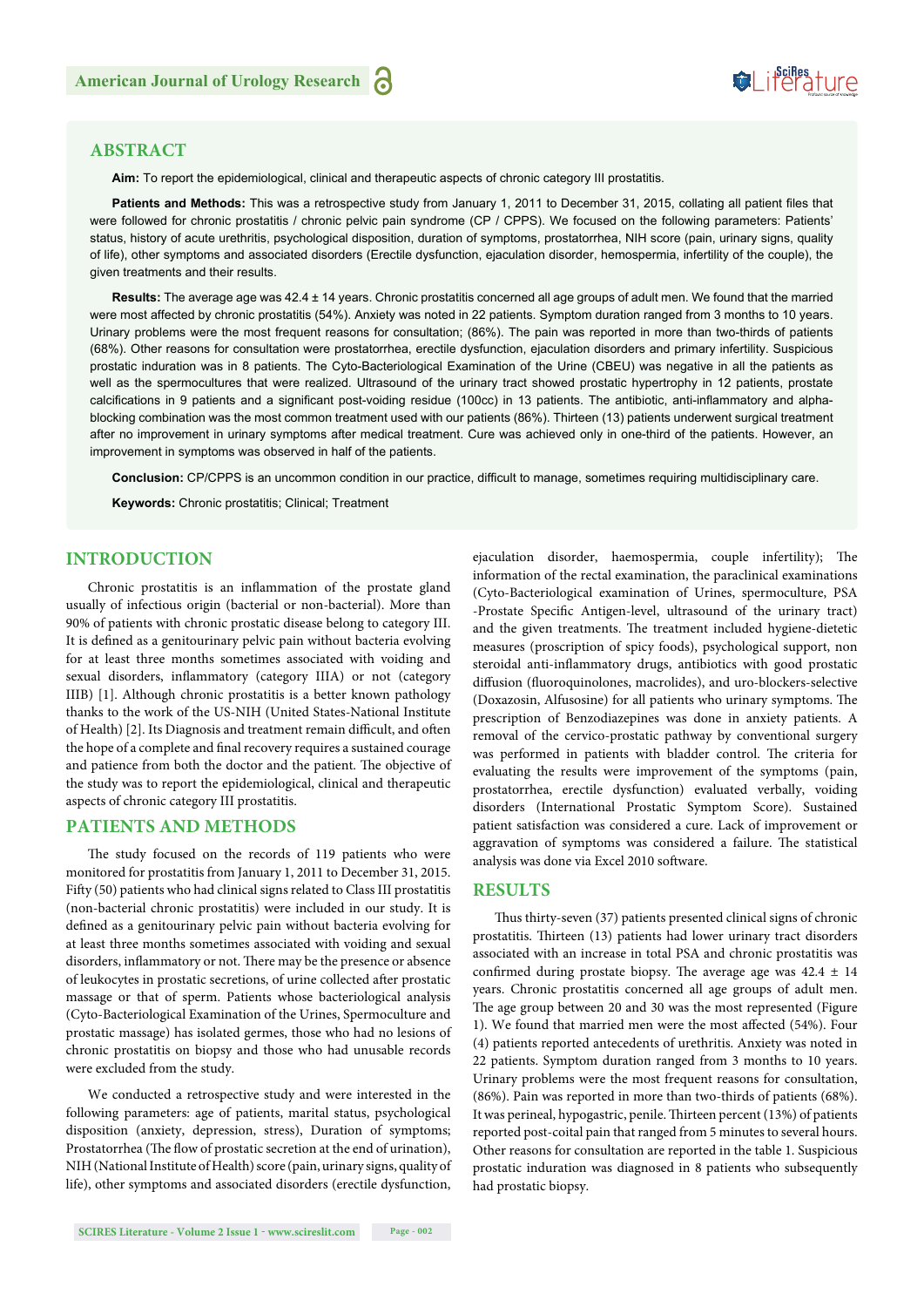The Cyto-Bacteriological Examination of the Urine (CBEU) was negative in all the patients as well as the spermocultures that were performed. The PSA was greater than 5 ng/ ml in 13 patients, and the average was  $4.33 \pm 1.15$  ng/ ml. The histological analysis of the biopsies revealed an aspect in favor of a CP. Ultrasound of the urinary tract showed prostatic hypertrophy in 12 patients, prostate calcifications in 9 patients and a significant post-voiding residual (100cc) in 13 patients.

The antibiotic, anti-inflammatory and alpha-blocking combination was the treatment most used in our patients (86%). Thirteen (13) patients underwent surgical treatment. Cure was achieved in one third of the patients (Figure 2).

#### **DISCUSSION**

The prevalence of prostatitis is about 5 to 9% of the general male population [3]. In Africa in general and in Senegal particularly, there have been no epidemiological studies on chronic prostatitis. The average age of the patients was  $42.4 \pm 14$  years. The age group between 20 and 30 was the most represented. PC/CPPS affects youth more in our regions. In fact, 66% of our patients were under 50 years of age. Diao, et al. [4] had reported an average age of 31.82 years. This predominance of young people could be explained by the frequencies of sexually transmitted diseases which can lead to chronic prostatitis during their evolution. However, 4 patients reported antecedents of urethritis in our study. The opposite trend was reported by Mehik, et al. [5].

Chronic Prostatitis (CP) was more common in married men. Several studies have attempted to establish the link between prostatitis and the frequency of sexual intercourse. They reported that the risk of prostatitis was lower among unmarried and divorced compared to married men. Indeed, it is attributed to germs that could be



 $(N = 50)$ 

**Table 1:** Reason for consultation.

| <b>TUDIO I.</b> INCUSOTITOI CONSUNUIDII. |               |                |
|------------------------------------------|---------------|----------------|
| <b>Symptoms</b>                          | <b>Number</b> | Percentage (%) |
| Urinary symptoms                         | 43            | 86             |
| pains                                    | 34            | 68             |
| Prostatorrhea                            | 15            | 30             |
| Erectile disorder                        | 11            | 22             |
| Ejaculation disorder                     |               | 14             |
| Primary infertility                      |               | 2              |





found in the female genitalia [5]. Collins and Coll reported that men who ejaculate more often are more likely to develop prostatitis [6]. However, Wallner, et al. [7] observed an inverse relationship between the frequency of sexual intercourse and the risk of CP. Therefore, they think that ejaculation would be a protective factor in preventing congestion of the spermatic pathways that promote prostate infection.

Psychological factors may also play an important role in the etiology of Chronic Prostatites and Chronic Pelvic Pain Syndromes (PC/CPPS), and patients must have supportive psychotherapy [8]. Wallner, et al. [7] showed in a population of black Americans that the number of stressful events in life and emotional stress were linked to a risk of prostatitis. In our study, anxiety was noted in 22 patients (44%). It is known that stress is an important factor in the development of infection in general but it is difficult to say whether stress is a response to the announcement of the diagnosis of prostatitis or whether the infection is favored by stress [9]. In addition, the results of the "Health Professionals Follow-up" study [6] agree with those of Wallner, et al. [7]. It revealed that men who reported stress at home or at work had an increase of 1.2 to 1.5 times the risk of prostatitis.

Symptom duration ranged from 3 months to 10 years. By definition, PC/CPPS is genitourinary pelvic pain without bacteria that has been evolving for at least three months, sometimes associated with urinary and sexual disorders, inflammatory (IIIA) or non-inflammatory (IIIB), depending on the presence or absence of leukocytes in Expressed Prostatic Secretion (EPS), Voided Bladder 3 (VB3) or in sperm [10]. Diao, et al. [4] reported an average duration of 31.5 months.

We reported urinary symptoms in 86% of patients. Prostatitis has been shown to be systematically associated with Lower Urinary Tract Symptoms (LUTS) and 19% of patients with LUTS have chronic prostatitis [11]. According to Delavierre, et al. [12] Voiding disorders associate pollakiuria and urgenturia. Dysuria is rarer. However, we should be careful when interpreting LUTSs because they are not specific to prostatic disorders. In addition, the association with benign hypertrophy of the prostate, of a prostate cancer or of an interstitial cystitis is not uncommon. Several studies have demonstrated the relationship between prostatitis and Benign Prostatic Hyperplasia (BHP). Indeed the inflammation caused by the prostatic infection can lead to an increase in volume of the prostate. But also the bad bladder drainage that can result from prostatic hypertrophy is a risk factor for infection. Nickel, et al. [13] found that 5-20% of patients diagnosed with BPH had symptoms of prostatitis and more than one-third of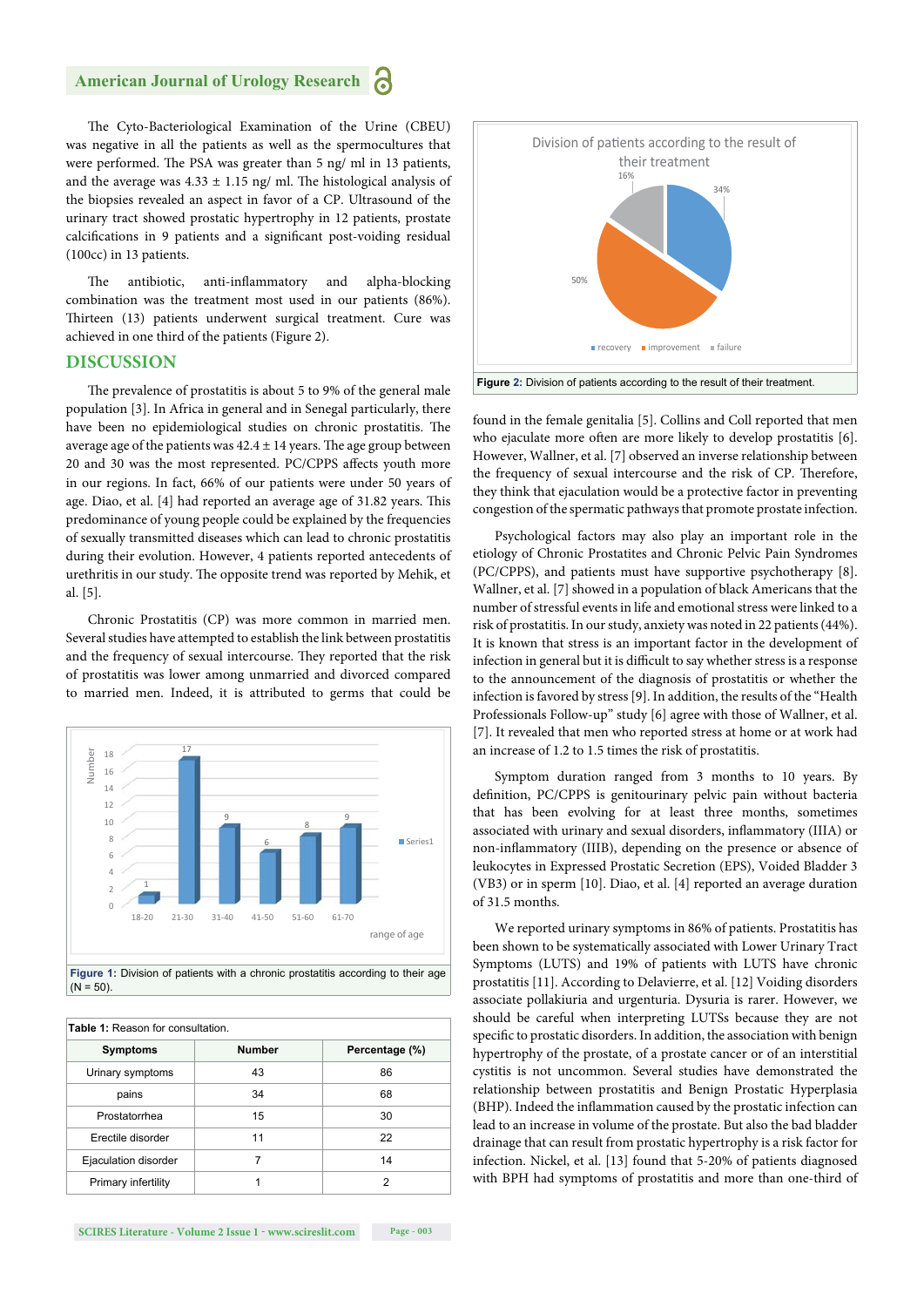patients with previous BPH diagnosis also had a history of prostatitis [13].

Prostatorrhea was a frequent symptom in our series, observed in 30% of patients. These secretions are uncomfortable for certain patients, especially for muslim patients. Prostatorrhea is a symptom that we have not highlighted in the articles and studies we have used for our work. All the documents we consulted refer only to prostatic secretions after prostatic massage and not after urination. Eight patients had suspicious induration with rectal examination. These patients probably had a prostate biopsy. The induration of the prostate does not necessarily translate a prostatitis but rather a possible association of a cancer of the prostate. Ojewola, et al. [14] found a cancer detection rate in patients with a single rectal rectal abnormality was 40.2% (39/97), while detection rates in those with a combination of two abnormalities and More than three anomalies were 83.7% and 100%, respectively.

In CP/CPPS, CBEU is often sterile [15,16]. The sperm culture is not a recommended examination for the diagnosis of CP/CPPS. It is useful only to differentiate between category IIIA and IIIB of the US-NIH classification. However, it was performed in 3 patients in our study, one patient who had primary infertility and two others who had prostatorrhea. Indeed, the work of Nickel, et al. [17] did not show a significant difference in the prevalence of leucospermia between patients with CP/CPPS and control subjects

The effect of PC/SDPC on PSA rates remains uncertain. Nadler, et al. [18] showed that the PSA was significantly higher in patients with PC/CPPS but slightly and the sensitivity and specificity were too low to recommend PSA as a marker of PC/CPPS.

Ultrasound of the urinary tract as well as other imaging examinations is of no interest in the diagnosis of CP/CPPS but allow the elimination of certain differential diagnoses and the presence of ultrasound signs of a bladder fight. Shoskes, et al. [19] showed that in 130 patients with CP/SDPC, prostate calcifications were frequent and correlated with the age of symptoms, increased inflammation and bacterial colonization of the prostate.

Several means have been used to treat CP/CPPS but with little success. The treatment of CP/CPPS has traditionally been based on the concept of "prostatitis" and therefore, focused on infection and inflammation of the prostate. This is why antibiotics and anti-inflammatories have always been used. Antibiotic therapy remains a reference treatment for CP/CPPS despite uncertainties about infectious origin of this pathology and the lack of evidence of efficacy. Its use is certainly due to the possible association with authentic bacterial prostatitis or to the fact that the CP/CPPS can be the evolution of a bacterial prostatitis. In the same vein, alphablockers, inhibitors of 5-alpha reductase and phytotherapy were used because of the often associated prostatic hypertrophy [20]. Nickel, et al. [21] found a response rate to fluoroquinolones (Levofloxacin and ciprofloxacin) of 75% in patients who had CP/CPPS less than 4 weeks and who had not had antibiotic therapy before. Therapeutic trials have shown that alpha-blockers give modest results when administered to patients with less than four weeks of untreated CP/CPPS [22-24].

Mo, et al. [25] showed that the combination of an alphablocker with an antibiotic gave better results. The antibiotic, antiinflammatory and alpha-blocking combination was used in most our patients (86%) and globally cure was achieved in one third of the patients.

Thirteen patients underwent surgical treatment after no improvement in urinary symptoms after medical treatment.

The only large randomized multicenter study evaluating antiinflammatory drugs (Rofecoxib 25 mg and 60 mg vs placebo) revealed that only high-dose Rofecoxib had given significant results [26]. Currently, Rofecoxib is no longer marketed.

According to the psychological theory, psychological stress is frequent during the CP/CPPS and could be involved in the occurrence of the symptoms or their perception [27]. That's why anxiolytics are included in the treatment of CP/CPPS.

Other therapeutic means have been used to cope with CP/CPPS. These include herbal medicines based on serenoa repens [28], tricyclic antidepressants and some opioid derivatives to treat pain [29], muscle relaxants and acupuncture [30].

#### **CONCLUSION**

CP/CPPS is an uncommon condition in our practice. The diagnosis is relatively easy; the management remains difficult sometimes requiring a long and disappointing management in several patients. A better understanding of the etiopathogenesis of CP/CPPS may help improve treatment outcomes.

#### **REFERENCES**

- 1. Krieger JN, Weidner W. Prostatitis: ancient history and new horizons. World J Urol. 2003; 21: 51-53. https://goo.gl/2DmFLC
- 2. Nyberg LM, Krieger JN, Nickel JC. National Institutes of Health classification of chronic prostatitis. In: Nickel JC, editor. Textbook of prostatitis. Oxford, United Kingdom: ISIS Medical Media; 1999; p27-9
- 3. Krieger JN, Riley DE, Cheah PY, Liong ML, Yuen KH. Epidemiology of prostatitis: new evidence for a world-wide problem. World J Urol. 2003; 21: 70-74. https://goo.gl/Bjbs8l
- 4. Diao B, Fall PA, Ndoye AK, Ze Ondo C, Fall B, Sow Y, et al. Chronic prostatitis: clinical and therapeutic aspects. Dakar Med. 2006; 51: 38-41. https://goo.gl/FlbMTC
- 5. Mehik A, Hellstrom P, Lukkarinen O, Sarpola A, Jarvelin MR. Epidemiology of prostatitis in Finnish men: a population-based cross-sectional study. BJU Int. 2000; 86: 443-448. https://goo.gl/NGUaMH
- 6. Collins MM, Meigs JB, Barry MJ, Walker CE, Giovannucci E, Kawachi I. Prevalence and correlates of prostatitis in the health professionals follow-up study cohort. J Urol. 2002; 167: 1363-1366. https://goo.gl/2phtff
- 7. Wallner LP, Clemens JQ, Sarma AV. Prevalence and risk factors for prostatitis in African American men: findings from the flint men's health study. Prostate. 2009; 69: 24-32. https://goo.gl/sK6hM6
- 8. Mehik A, Hellstrom P, Sarpola A, Lukkarinen O, Jarvelin MR. Fears, sexual disturbances and personality features in men with prostatitis: a population-based cross-sectional study in Finland. BJU Int. 2001; 88: 35-38. https://goo.gl/MnHrO7
- 9. Ku JH, Kim SW, Paick JS. Epidemiologic risk factors for chronic prostatitis. Int J Androl. 2005; 28: 317-327. https://goo.gl/Zrn7Fs
- 10. Krieger JN, Nyberg L Jr, Nickel JC. NIH consensus definition and classification of prostatitis. JAMA. 1999; 282: 236-237. https://goo.gl/ouBMX2
- 11. McNaughton Collins, Stafford RS, Leary MP, Barry MJ. Distinguishing chronic prostatitis and benign prostatic hyperplasia symptoms: results of a national survey of physicians. Urology. 1999; 53: 921-925. https://goo.gl/L6HgHL
- 12. Delavierre D, Rigaud J, Sibert L, Labatb JJ. Symptomatic Approach to Chronic Penile Pain. Prog Urol. 2010; 20: 940-953. https://goo.gl/tCCPf4
- 13. Nickel JC. The overlapping lower urinary tract symptoms of benign prostatic hyperplasia and prostatitis. Curr Opin Urol. 2006; 16: 5-10. https://goo.gl/ZAfBXV
- 14. Ojewola RW, Jeje EA, Tijani KH, Ogunjimi MA, Anunobi CC. Clinical-